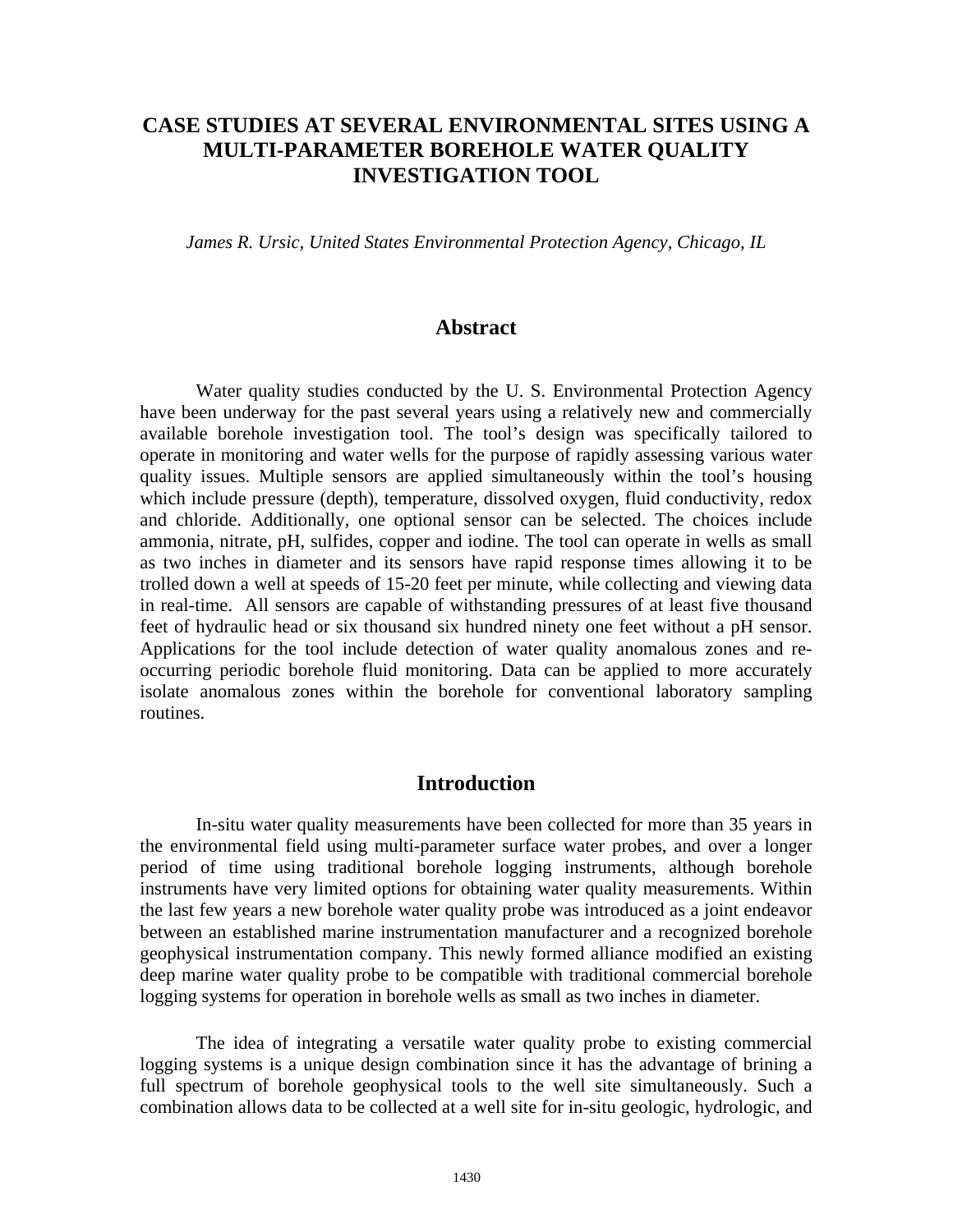now a larger universe of water quality/chemical parameters. Since the tool integrates with an existing borehole logging system, there is no need for separate wirelines, consoles or data loggers to operate the system. For those remote areas that are difficult to access with commercial logging vehicles, recent advances in borehole logging systems have essentially condensed the basic capabilities of a logging truck down to the size of a backpack. These portable units can be easily purchased or rented, shipped and operated with this new tool.

# **Tool Description**

The tool is twenty six inches in length with a diameter of 1.7" and can easily fit into two inch diameter environmental monitoring wells. Configuration of the sensors for this paper can be seen in Figure 1.



**Figure 1:** Sensor configuration for this study

Sensors for the tool can be configured using several selectable and interchangeable options. The tool configuration used for this paper consisted of a reference sensor, temperature, pressure (depth), fluid conductivity, dissolved oxygen, chloride, redox, with an ammonia and nitrate sensor being easily interchangeable in the field. Sensor options not evaluated by this paper include pH, sulfides, copper and iodine. Other sensor options may become available in the future. Sensor options, other than nitrate and ammonia, can be interchanged by the manufacturer, dealer or a qualified electrical technician having appropriate tools for sensor removal and replacement. There are nine options for pressure sensors ranging from 10 dbar to 6000 dbar but keep in mind that the tool's depth limitation is established by the sensor having the least depth limitation. For extreme depth investigations a special version of the tool is available with all individual sensors having a depth limitation to 7000 dbar or 23,418 feet. combination of five to eight selectable sensors would be housed within a titanium tool housing having a diameter of 50 millimeters.

This system is unique in several ways. Operating limits of the tool can withstand depths to at least 5,018 feet of head. All manufacturer available Ion Selective Electrodes (ISE) sensors including ammonia, nitrate and chloride allow operation to depths of 200 bar or 6,691 feet of head.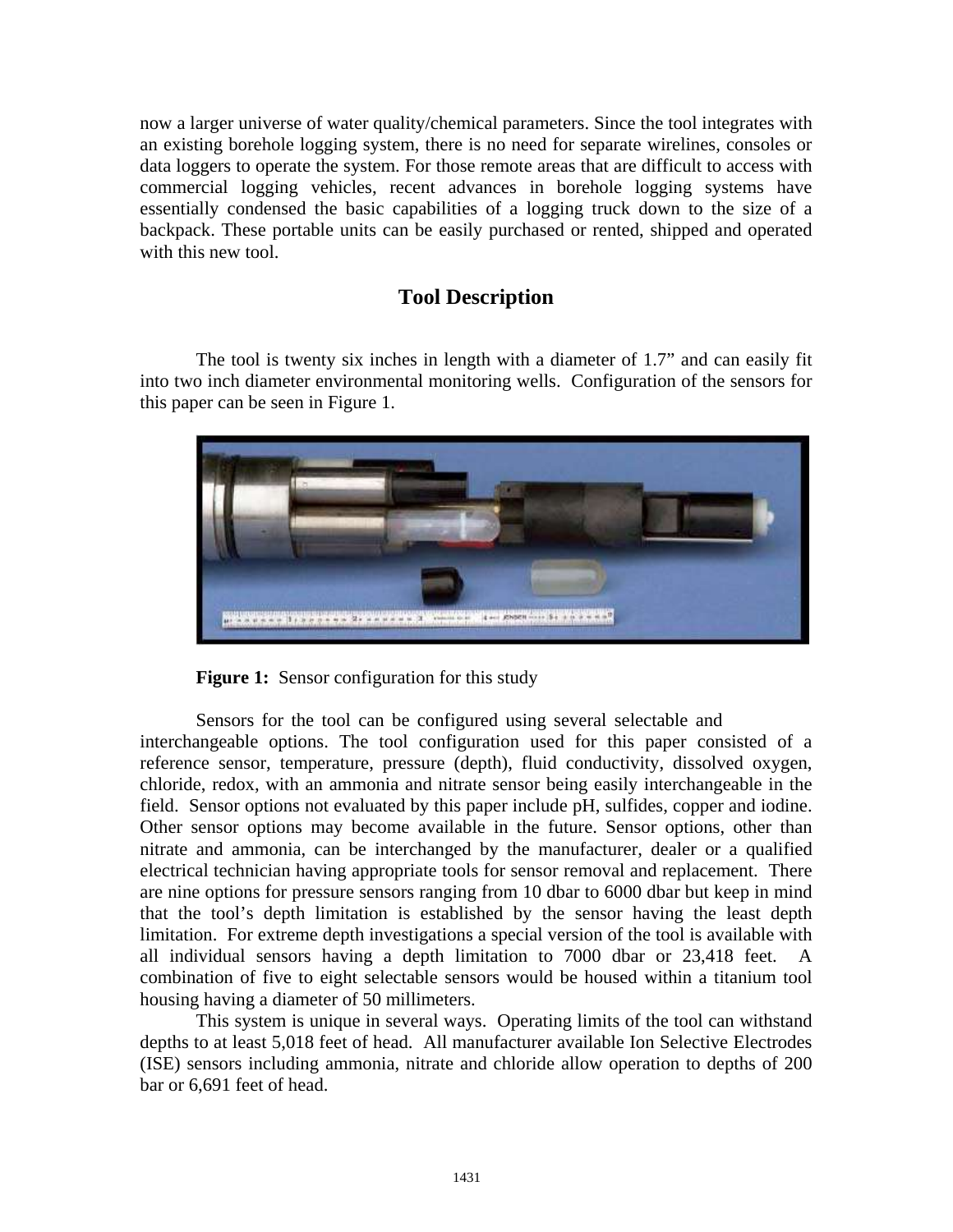Another significant operating specification exists for sensor acquisition rates. Data are recorded at a rate of 25 milliseconds with sensor response times of 50 milliseconds for all except oxygen, pH, redox which are 3 seconds.

#### *Applications*

The tool's design is meant for in-situ fluid profiling or short term static analysis applications in boreholes to assess water quality issues. It is not designed to operate at the wellhead as a flow through cell. It can be operated within cased holes (plastic or metal) or open holes. Its use in cased holes it may be more effective operating within the screened portion of cased wells, unless it is used for specifically for detecting breaches in casing above screened intervals.

The integrated data collection system has superb vertical resolution due to high sensor and data acquisition rates which is comparable to, and complements, traditional borehole geophysical data. Tool applications include, initial screening of borehole fluids, rapid borehole fluid assessments, pinpointing borehole fluid anomalous zones, data providing guidance for further actions/sampling, periodic or re-occurring monitoring for long term well evaluations, evaluating water chemistry during pumping stresses and deducing inflow/outflow zones.

The tool can be applied in sea or fresh water environments by initiating an internal software sequence which the operator selects and switches to the appropriate conductivity range before immersion into the borehole fluid.

Perpetration of the borehole fluid prior to logging is dependent on the project mission and operator discretion. The tool can be operated in stagnant or equilibrated fluid conditions, during or after pumping or purging conditions. Caution should be used when operating the tool when pumping within the borehole as to avoid entanglement of the wireline with other lines in the well.

Logging is typically done moving downhole at speeds between 15-20 feet per minute or less. Slower speeds produce more accurate readings and reduce disturbance of borehole fluids.

#### *Calibration and Maintenance*

Temperature and conductivity sensors are factory calibrated and do not generally require field calibration. Pressure, pH and dissolved oxygen sensors may require infrequent calibration by the operator which can be initiated using internal software. However, calibrations of ammonia, chloride and nitrate, or other optional Ion Selective Electrode (ISE) sensors, require at least two calibration standards, preferably more, per parameter to accurately quantify sensor data. A built-in linear algorithm is provided within the operating software that can be either turned "on" or "off" to apply calibration corrections to raw data.

As with most water quality tools, significant maintenance is necessary to keep the tool in good working order. When not in use, special sensor caps and solutions are required to keep pH and reference sensors moist. In addition, certain ISE sensors require individual fluid caps be filled with appropriate electrolyte solutions. Membranes of ISE sensors must be periodically replaced and those on the oxygen sensor must also be fitted to match the desired data acquisition rates. For example, there are 3 options for oxygen sensor membranes; one for very fast profiling another for average profiling and finally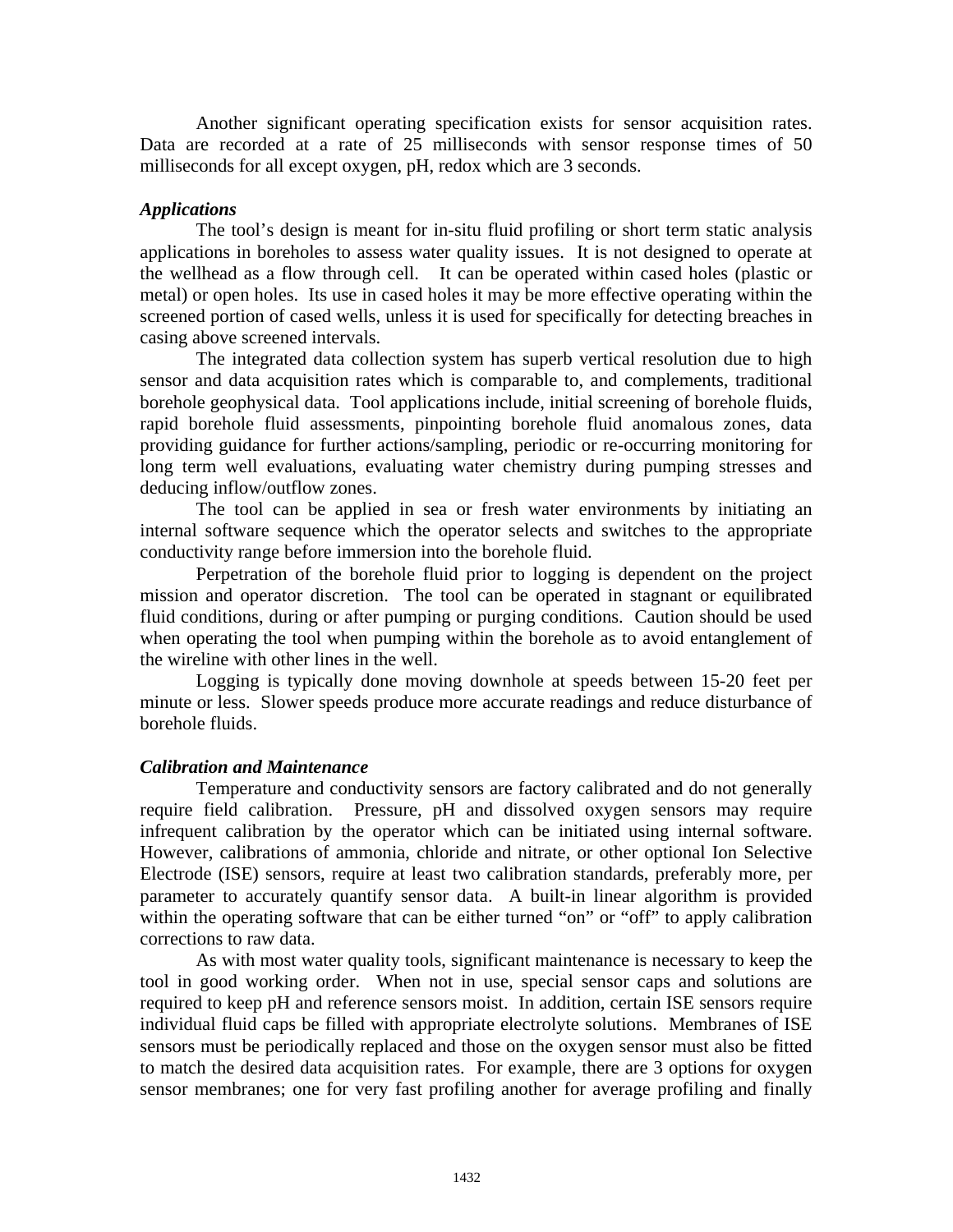one for static data acquisition. Each option is related to the time needed to sample the surrounding fluid. The timing requirements for data acquisition between all three membranes range from 0.9 seconds to 15 seconds. Oxygen membrane options can easily be changed by the operator, but those on the remaining ISE sensors are replaced by purchasing a new fluid reservoir cap since they have built-in membranes.

Other maintenance routines include connecting the tool to the data acquisition system for a few hours at monthly intervals to recharge the oxygen polarization capacitor. Ensure that the internal flow cell of the conductivity sensor is clean. Redox sensor and temperature sensors may require a very light sanding to remove fouling.

### **Case Study Example 1**

The first case study is located in northern Illinois where several volatile organic compounds were found in ground water. Wells in the study area typically had a diameter of four inches to allow temporary pumps to be lowered into the wells. Ground water was approximately 78 feet from the ground surface with wells terminating at depths of about 135 feet. Overburden in the area ranges from 9 to 52 feet and was cased using a steel riser, the remainder of the hole was not cased. The hole was logged with the water quality tool on several separate occasions: 1) when the well was undisturbed for several days; 2) and again when a pump was drawing water from the top of the water table. During this later process the pump was set at about 85 feet and drawing at a rate of 2 gallons per minute.

Figure 2 presents the water quality data taken from the well when it was stagnant. Note the change in all parameters, excluding pressure, seen at about 90 feet and again at approximately 115 feet where conductivity changes again, but minimal effect to chloride and nitrate values. Figure 3 is the same well logged while it was being pumped at 2 gallons per minute. Changes in water chemistry are significant as seen at the 91 to 93 foot levels as fluid is drawn through the borehole from the aquifer. Additional logs are presented in Figure 4 to better understand geologic conditions. The driller of this well reported a two inch thick oxidized clay layer at 93.4 feet between two dolomite layers.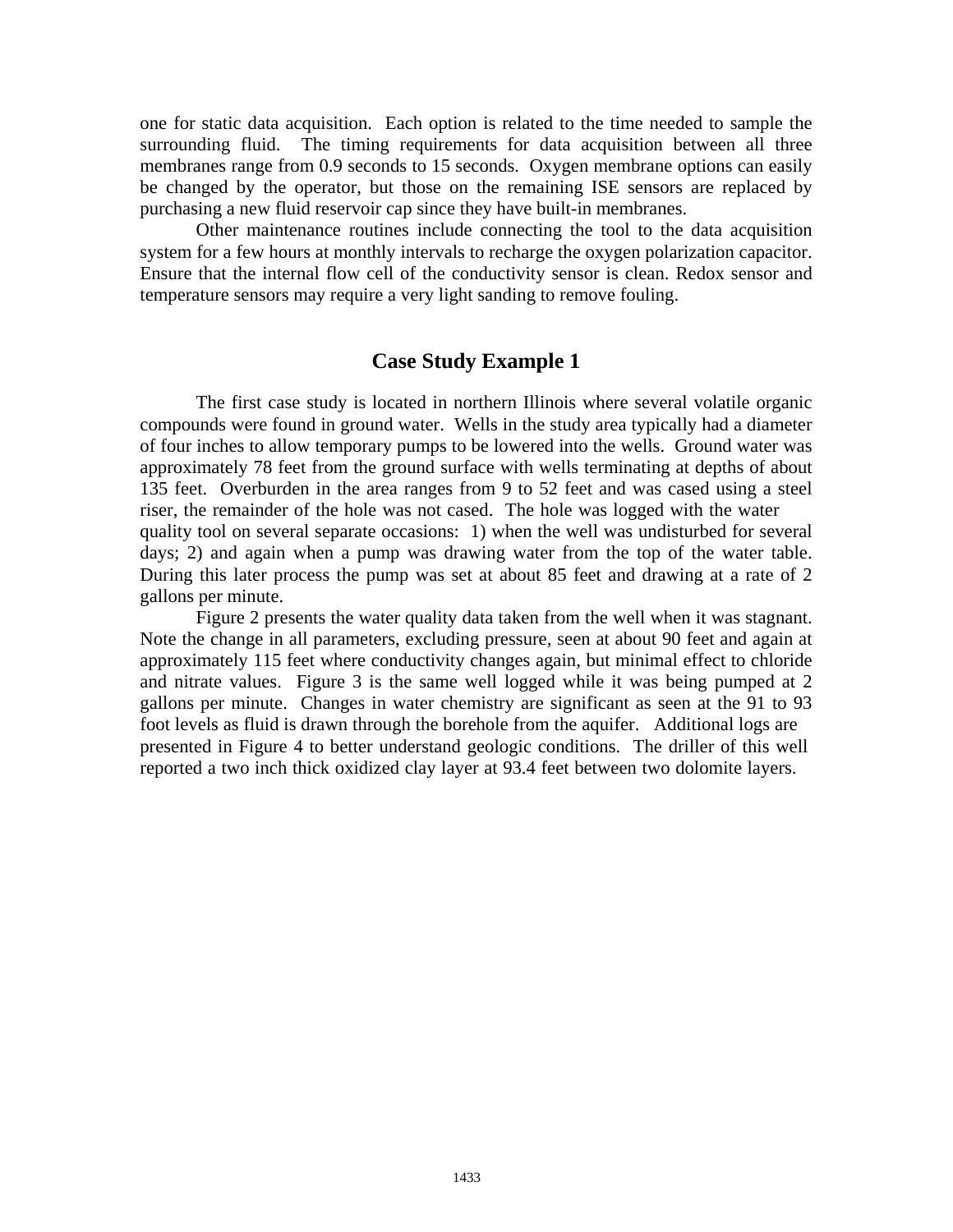

Figure 2: Case study 1 showing initial log acquisition without purging the wellbore.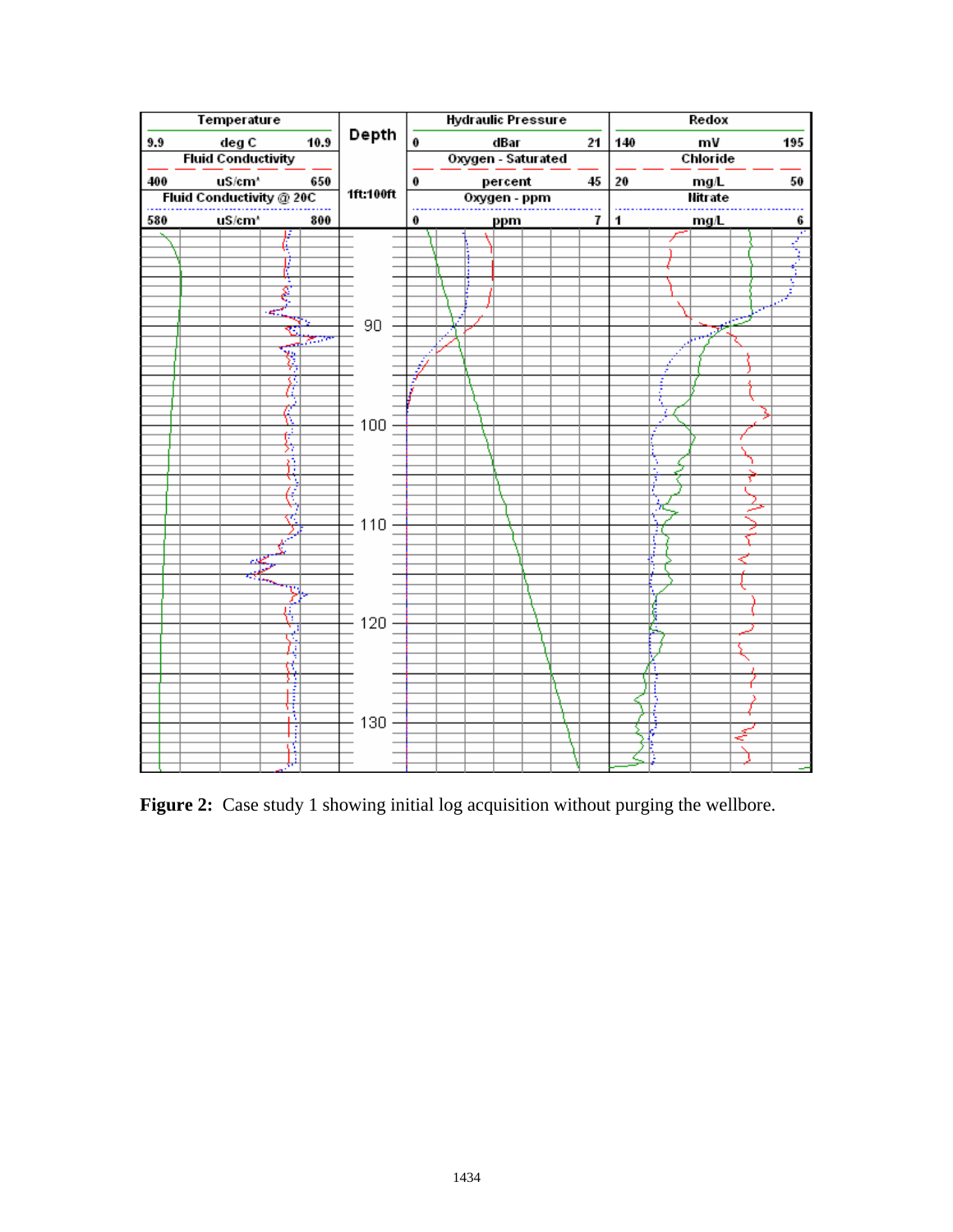

Figure 3: Case study 1 well logged while being pumped at 2 gpm at 85 feet.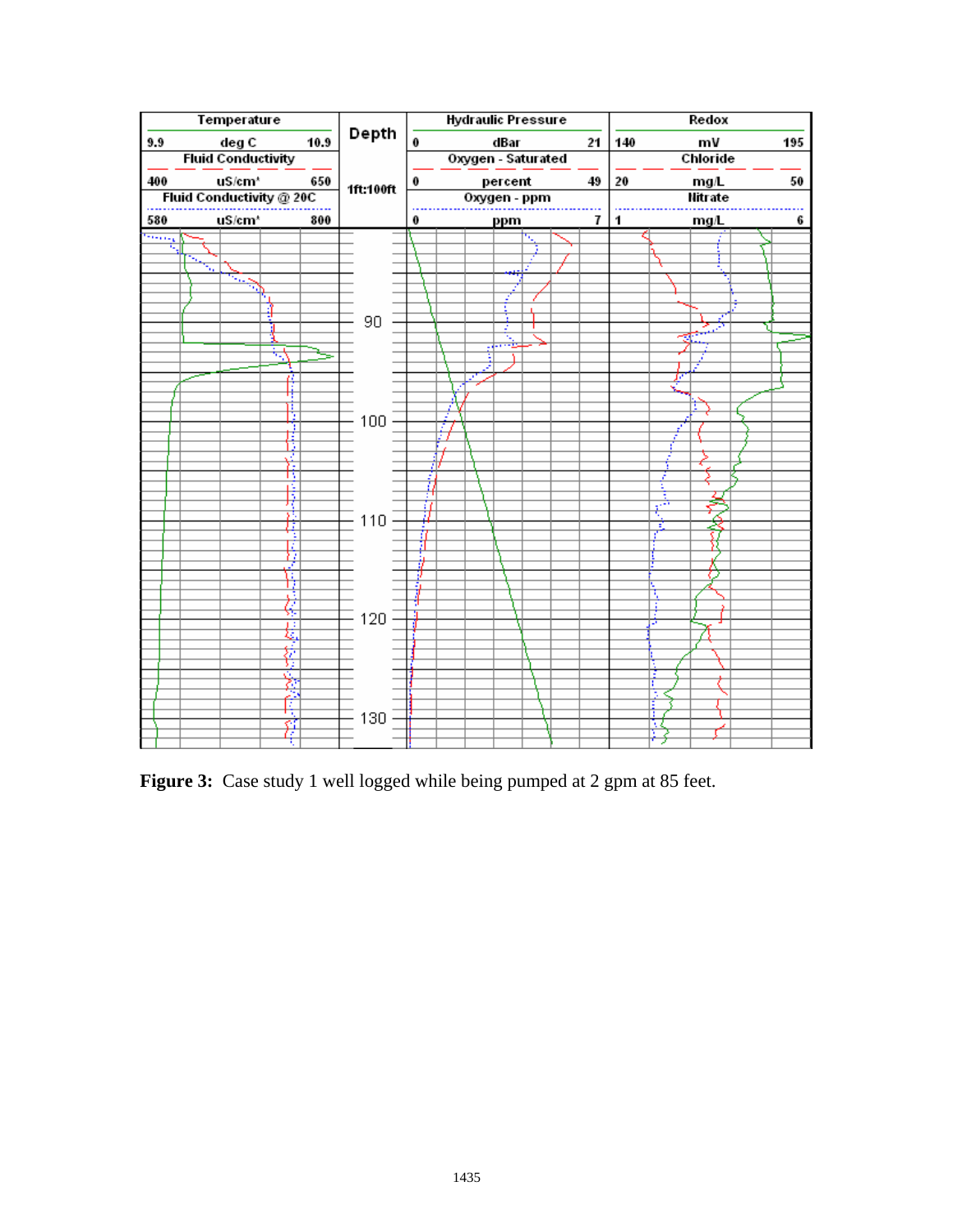

 **Figure 4:** Case study 1 well natural gamma and caliper logs.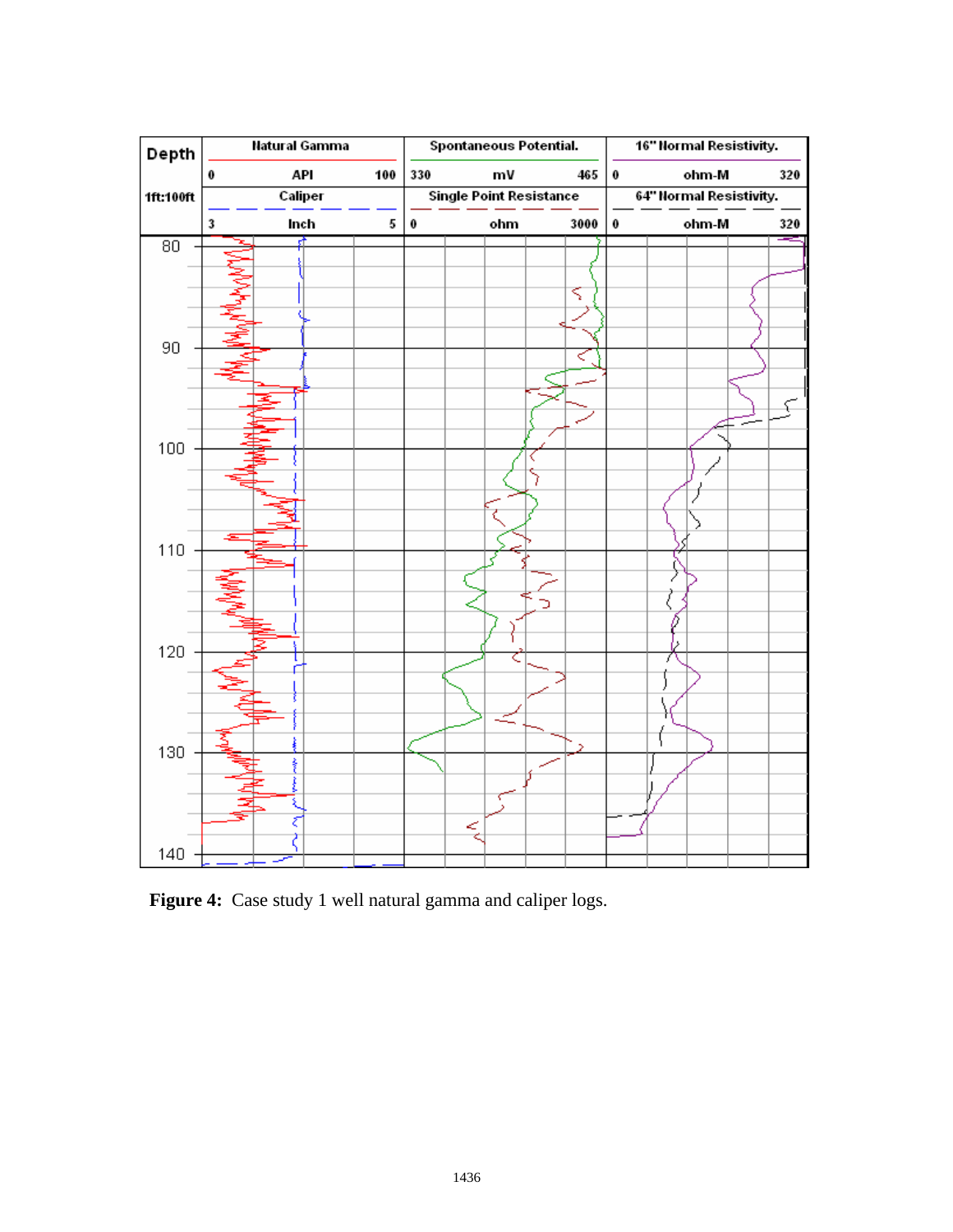### **Case Study Example 2**

Another case study, also located in northern Illinois, involves a well adjacent to an industrial park known to have ground water contamination from various industrial solvents. The well has a diameter of five inches and is cased to 103.5 feet, just below the overburden, and the remainder of the hole is open. In addition to the water quality tool being deployed, an EM flowmeter was later lowered into the well which obtained flow rates at a few specific elevations after the water quality tool was removed. A multiparameter geologic logging tool was used in addition to the flowmeter and water quality tool to obtain stratigraphic data. Figures 5 and 6 present the data for this case study.

The water quality tool data shows significant changes quite frequently throughout the well. The most significant changes can be seen at depths from 121 feet to 125 feet. Unfortunately, no flowmeter data were collected above this depth (e.g. 121-125) to establish if there is an outflow of fluids near this point. Other significant changes in water temperature are noted at 148 feet, 163 feet and after 172 feet until the end of the hole. Sharp data fluctuations of chloride, redox and ammonia at depths, 163, 171, 181 and 186 are interpreted as being valid supported by temperature and flowmeter data. It is quite possible that these fluctuations may be an indication of where contaminants are intersecting the well.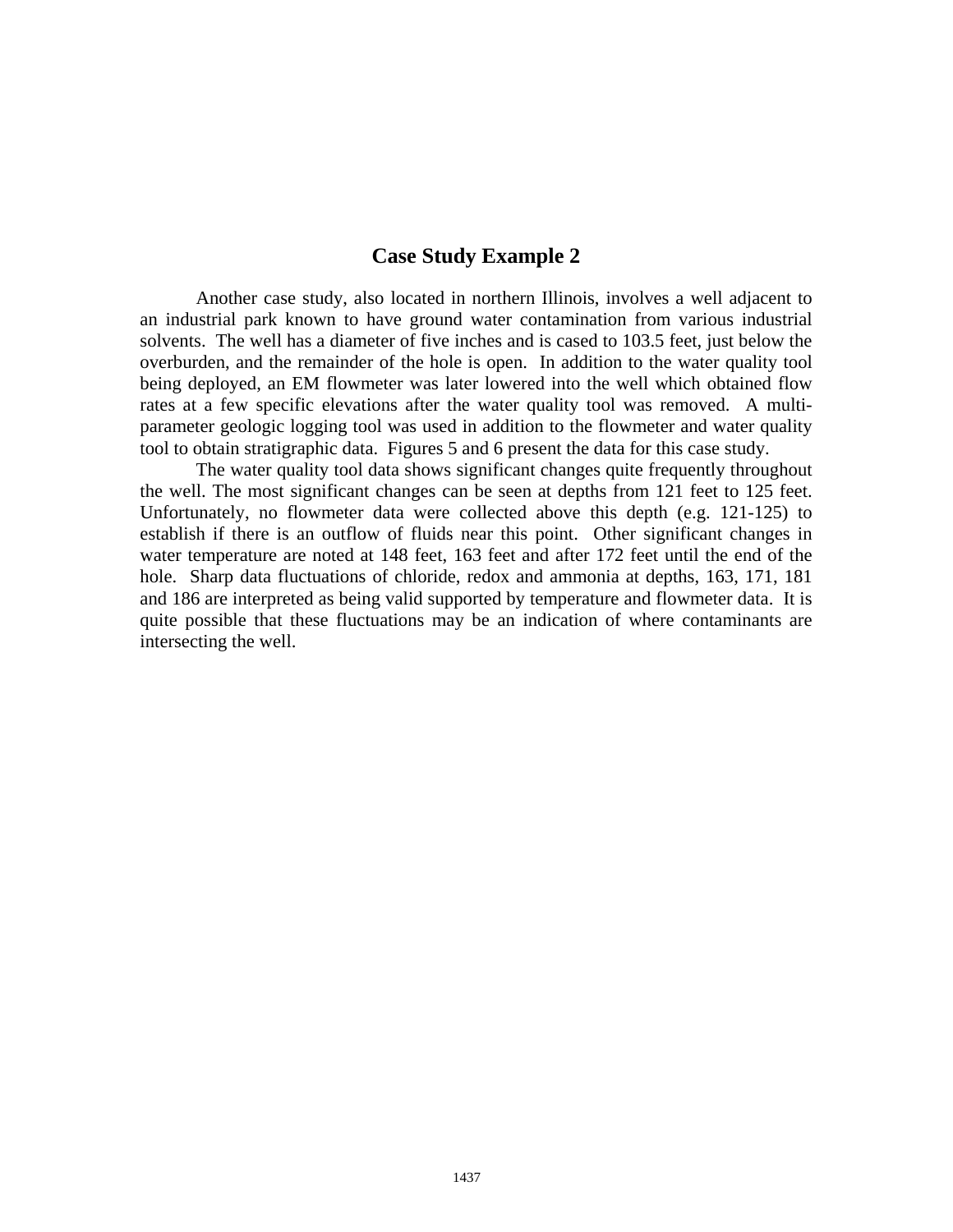

**Figure 5:** Case study 2 fluid log near industrial park.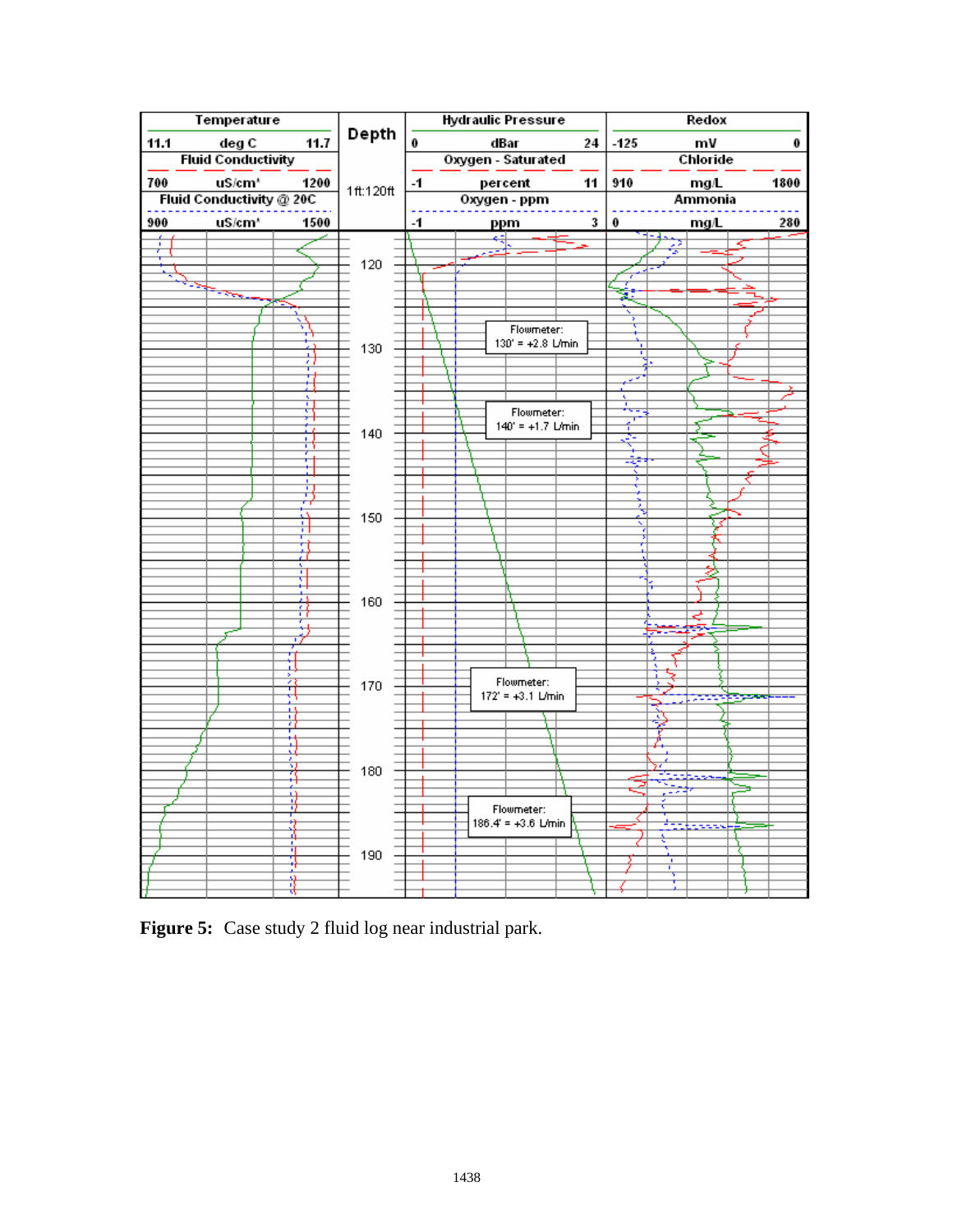

**Figure 6:** Case study 2 geologic log near industrial park.